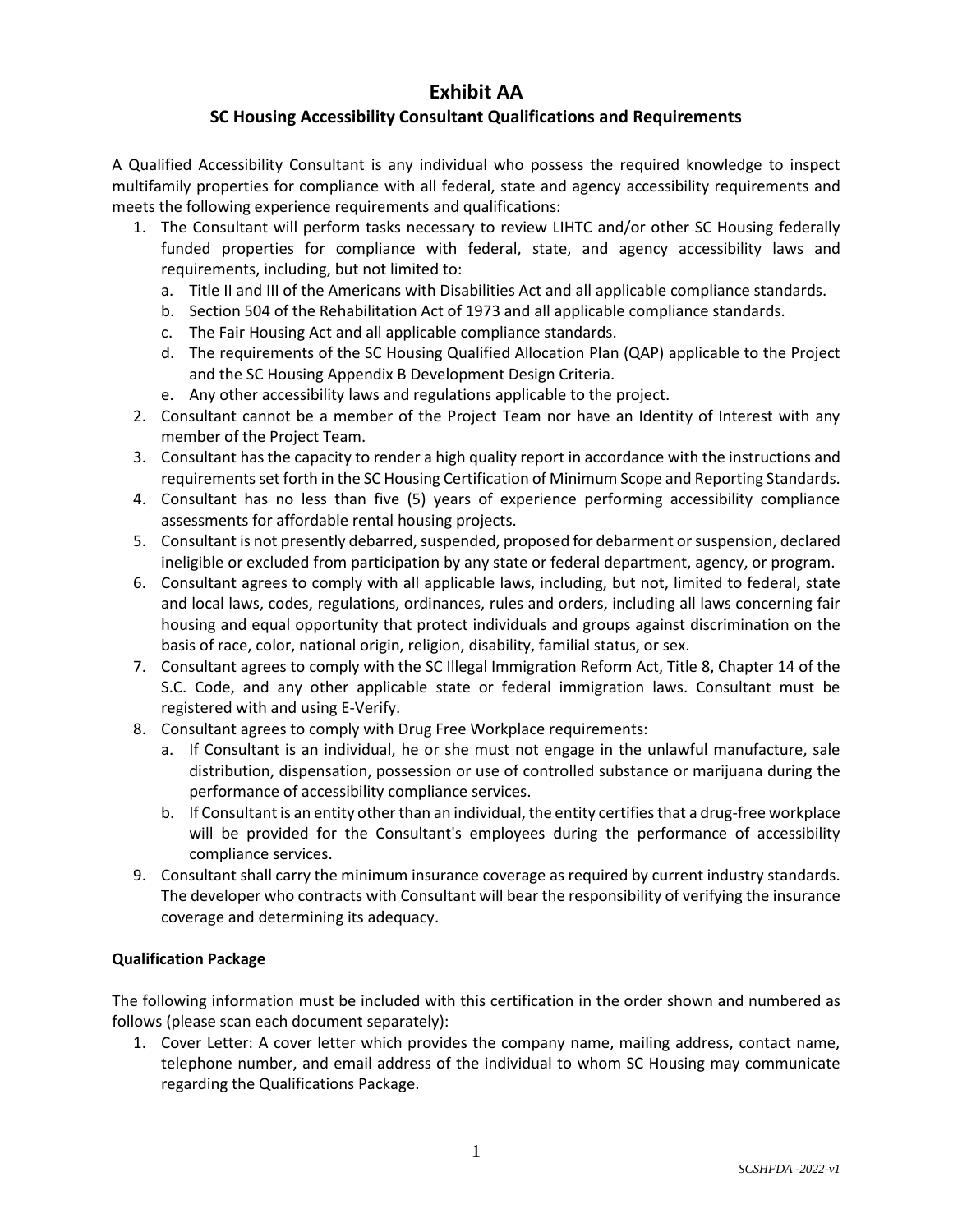- 2. References: Three current customer references for accessibility reviews must be included. Of special interest to SC Housing are any customer references from multi-family housing developers, state or local housing agencies and/or financial institutions. Please provide the customer reference contact person's name and telephone number.
- 3. Resumes: Copies of resumes for all proposed individuals who will be working directly on the inspections. (Resumes should include any and all trainings and certifications related to accessibility).
- 4. Report Samples: At least two samples of accessibility reports (one for new construction, one for substantial rehabilitation) that your firm recently completed for a multi-family housing development.
- 5. Project List: A listing of multi-family rental housing projects on which the Consultant has performed accessibility reviews. This listing should indicate the project name, number of units, proposed tenancy (senior, family or 'other'), source of financing and whether the project was assisted with government funding.

### **Minimum Scope and Reporting Standards**

The following identifies the minimum accessibility work scope and reporting standards:

### Plans and Specification Review Report

Scope: A pre-construction plan and specification review to determine that the proposed construction documents will meet all accessibility requirements.

Reporting: Include the following minimum standards in the report:

- 1. Identify all applicable federal, state, and agency accessibility laws and requirements.
- 2. Include the documents reviewed.
- 3. The review comments from the Consultant, all documents related to resolution of identified accessibility issues.
- 4. Certification from the Consultant that the plan/spec review comments have been incorporated in the construction documents.

### Framing Inspection (and additional needed interim inspections) Report

Scope: An inspection of the construction site after framing is completed to determine that the property is following the approved plans and specifications as to accessibility.

Reporting: Include the following minimum standards in the report:

- 1. Identify all applicable federal, state, and agency accessibility laws and requirements.
- 2. Description of the general progress of construction activities.
- 3. Description of the level of compliance with accessibility achieved to date.
- 4. Details on all areas of inconsistencies, including areas where the project is out of compliance with federal and state laws and regulations.
- 5. Recommendations that would bring the project in compliance with accessibility regulations
- 6. Photographs representative of situations that must be addressed.